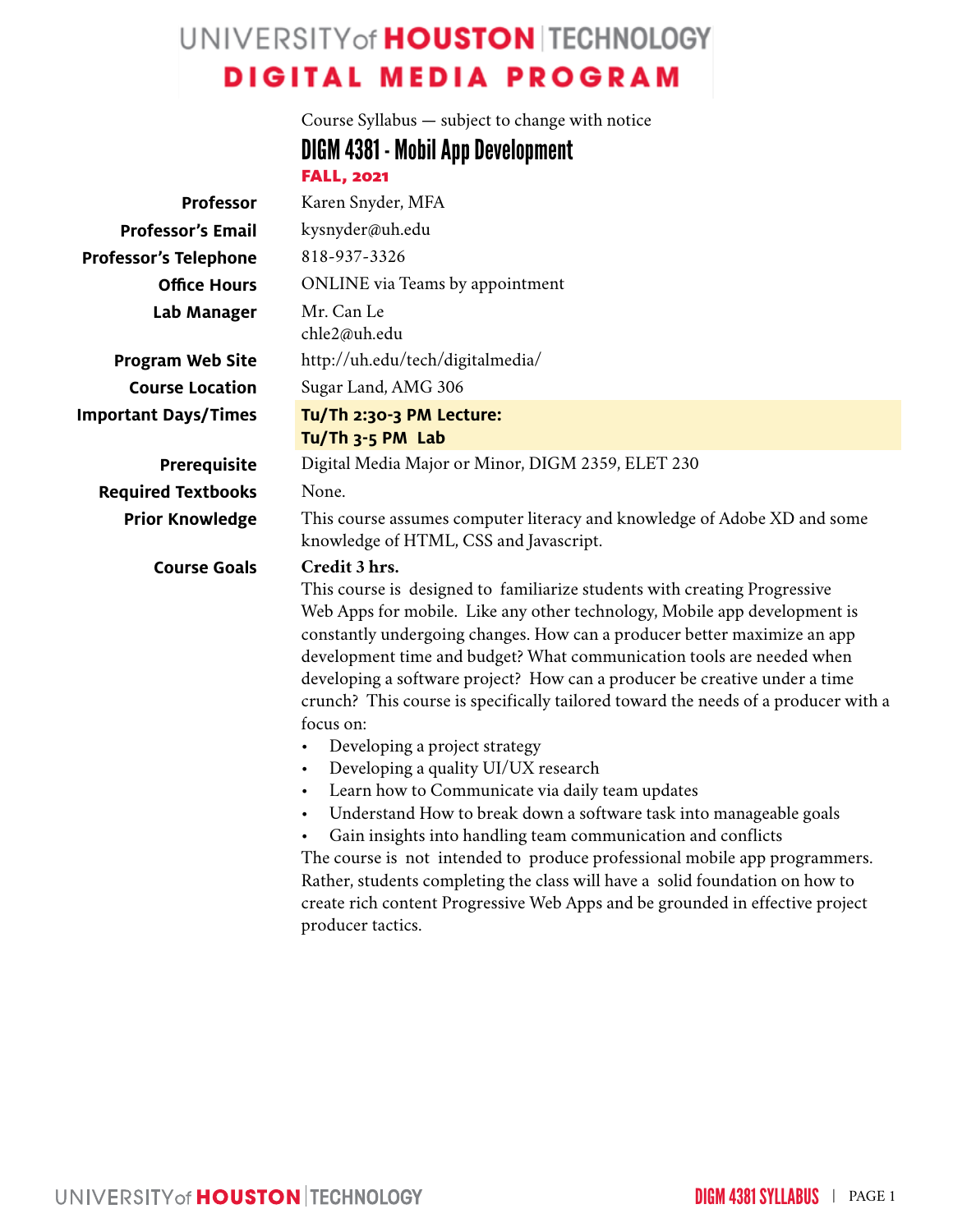# **IMPORTANT INFORMATION**

As a student of the University of Houston, information available at http://www.uh.edu/provost/stu/stu\_syllabsuppl/index. php will be critical to you in insuring that your academic pursuits meet with success and that you encounter the fewest financial and academic difficulties possible. Please take a few moments to review each of the areas, and become familiar with the resources detailed on the website with regard to: The UH Academic Honesty Policy: the UH Academic Calendar; Students with Disabilities; Religious Holy Day FAQs; Other Information.

**COURSE CREDIT** This course is divided into lecture/lab and is governed by the University of Houston policy as well as policies of the accrediting bodies. Students should understand that each hour of class credit requires three hours per week: one hour in lecture and two hours personal study/homework. Thus, during a regular semester a three-hour course requires a minimum nine hours per week: three in class and six on your own. **Some weeks might require more hours.**

| <b>GRADES</b> |     | <b>20%</b> WEEKLY LECTURE REPORT                                     |
|---------------|-----|----------------------------------------------------------------------|
|               | 10% | IN-CLASS PARTICIPATION, ATTENDANCE/<br>PREPAREDNESS/PEER EVALUATIONS |
|               | 30% | LAB ASSIGNMENTS                                                      |
|               |     | <b>40%</b> FINAL PROJECT & PRESENTATION                              |

# **LETTER GRADES**

| A 94-100 A- 90-93  |                                    |          |
|--------------------|------------------------------------|----------|
|                    | B+ 89-87 B 86-84 B- 83-80          |          |
|                    | C+ 79-78 C 77-76 (passed) C- 75-74 |          |
| $D+ 73-72$ D 71-70 |                                    | D- 69-68 |
| $F: 67$ and        |                                    |          |
| below              |                                    |          |

**• No grades of Incomplete will be given.**

**• The instructor retains the right to subjectively evaluate an individual student's grade in appropriate cases.**

**• The instructor retains the right to determine at a later date if plus and/or minus will be used to modify a letter grade.**

# **DROP DATE Nov 4th: last day to drop a course or withdraw with a W (Withdrawn).**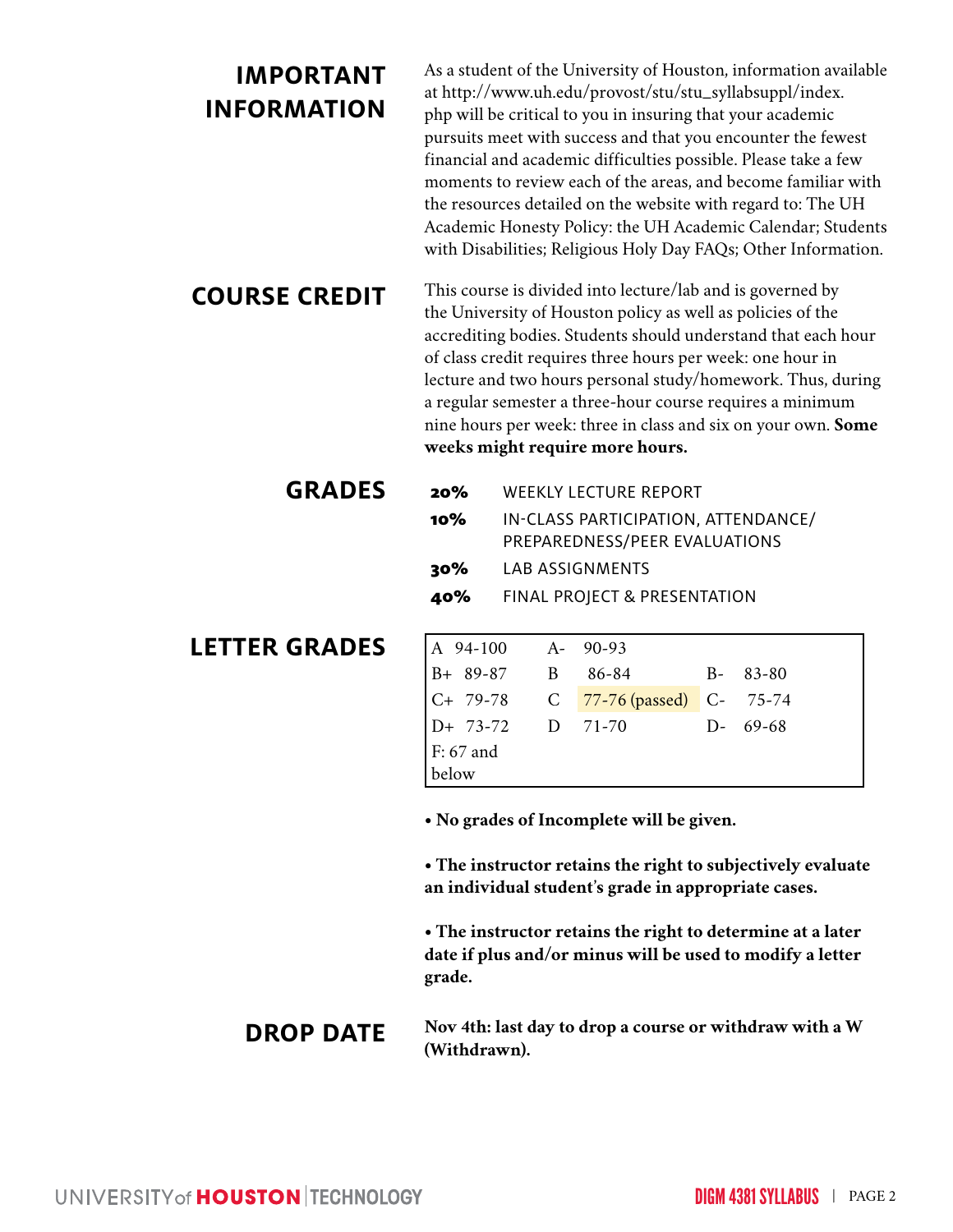# **INTERIM UNDERGRADUATE GRADE POLICY**

The Information & Logistics Technology Department strives to create the proper academic conditions for student success. Course content, technical skill development, professional practice in education, and program accreditation by professional organizations support using minimum grade or GPA requirements to enforce a program prerequisite structure. This practice, in turn, supports student success. Thus, course prerequisites are strictly enforced in all ILT Department courses.

The UH Interim Grading Policy applicable for Spring, Summer, and Fall 2020 explicitly stated that a program, department, or college may enforce a prerequisite or minimum GPA policy. Therefore, it is the policy of the ILT Department that the Catalog prerequisite structure and associated minimum grade or GPA requirements for its programs and courses be enforced for Fall 2020 grades that lead into Spring 2021 and beyond. This means that, even when Satisfactory (S) was the reported grade in Fall 2020, the letter grade assigned by the instructor determines whether the student has met the prerequisites for a future course. This helps to ensure students have the correct levels of knowledge to advance in the program and to prevent poor student outcomes in courses due to lack of prerequisite knowledge.

**WEEKLY LECTURE REPORT** Online Learning Modules will be unlocked on Blackboard every **MONDAY**. Students should become familiar with a given lecture PRIOR to coming to the lab. The online lecture material will be crucial in completing your lab work effectively and effectively. Every week a report will be written up with proper grammar, spelling, and APA citations that includes notes on the lecture and lecture materials. It will be submitted on Blackboard under Turn It In and is **DUE EACH SUNDAY EVENING BY 11:59PM.**

# **IN-CLASS PARTICIPATION, ATTENDANCE/PREPAREDNESS/PEER FEEDBACK**

For **EVERY LECTURE OR LAB** you will be required to speak up. In addition, provide feedback to your fellow peers efforts. The goal being to catch errors, present solutions and assist your fellow students in better app strategies. You will also be presenting your own work.

**LAB ASSIGNMENTS** The instructor will give students specific assignments to complete. The instructor will demo the various tools and techniques first to help students with the assignment. In every instance **Lab Assignments will be DUE TUESDAY EVENING BY 11:59PM.**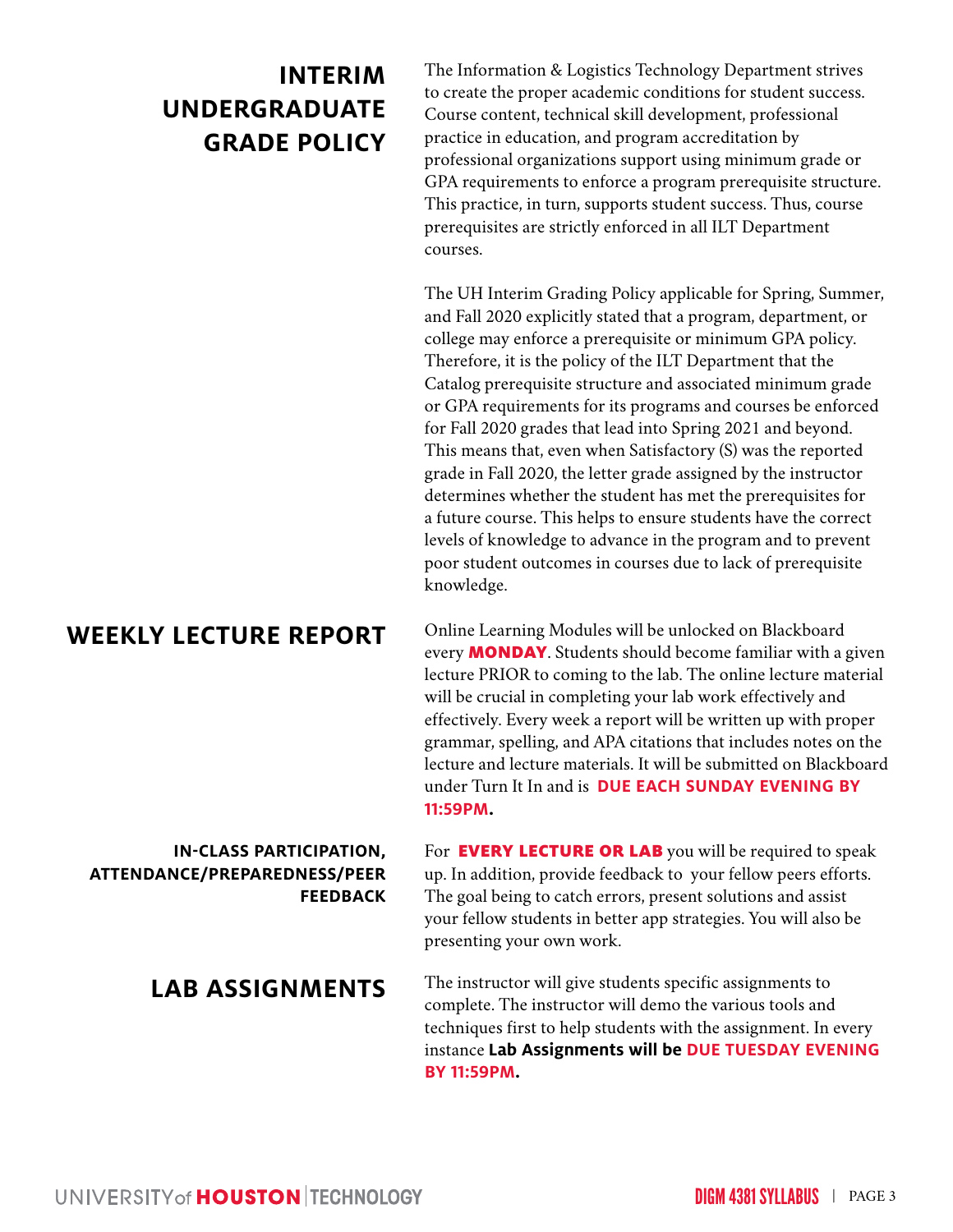**WORK SUBMISSION** Lab Assignments and Lecture Reports will be due via Blackboard. Peer Evaluations are due on TEAMS. The instructor will inform you about work submission during each lab.

- Work submitted via email will not be graded.
- Late Work WILL NOT BE ACCEPTED
- It Is Your Responsibility To Make Sure Your Work Has Been Submitted Correctly!

**WEB BROWSER:** *Do not use Chrome for any portion of this course. DO NOT USE SAFARI on Turn-It-In.* If you do, you will get answers wrong on exams or have issues submitting your work. Since you have been told not to use these browsers, your professor will have no sympathy for you when you get poor grades for missing work.

## **ATTENDANCE/ PARTICIPATION** Regular and punctual attendance is required of each student. **BE ON TIME FOR CLASS.** IF YOU COME LATE, YOU WILL MISS CLASS INTERACTION.

There will be a grade penalty for each unexcused absence. After *three unexcused absences the student might either be dropped from the course* or his/her grade might be negatively affected .

In addition to the College's policy, it is the instructor's decision as to what will constitute an excused absence based on academic and professional growth opportunities outside the class. If there is any question as to the nature of the absence, the student should seek out the instructor prior to the absence.

Excused Absences are defined as follows:

- Illness with a doctor's note
- Participation in a college function with a note from the advisor
- Death in the family with appropriate documentation

Students should not only attend each lab regularly and punctually, they should also come the lab prepared. As such, students should **REVIEW THE ONLINE LECTURE PRIOR TO** EACH LAB SESSION.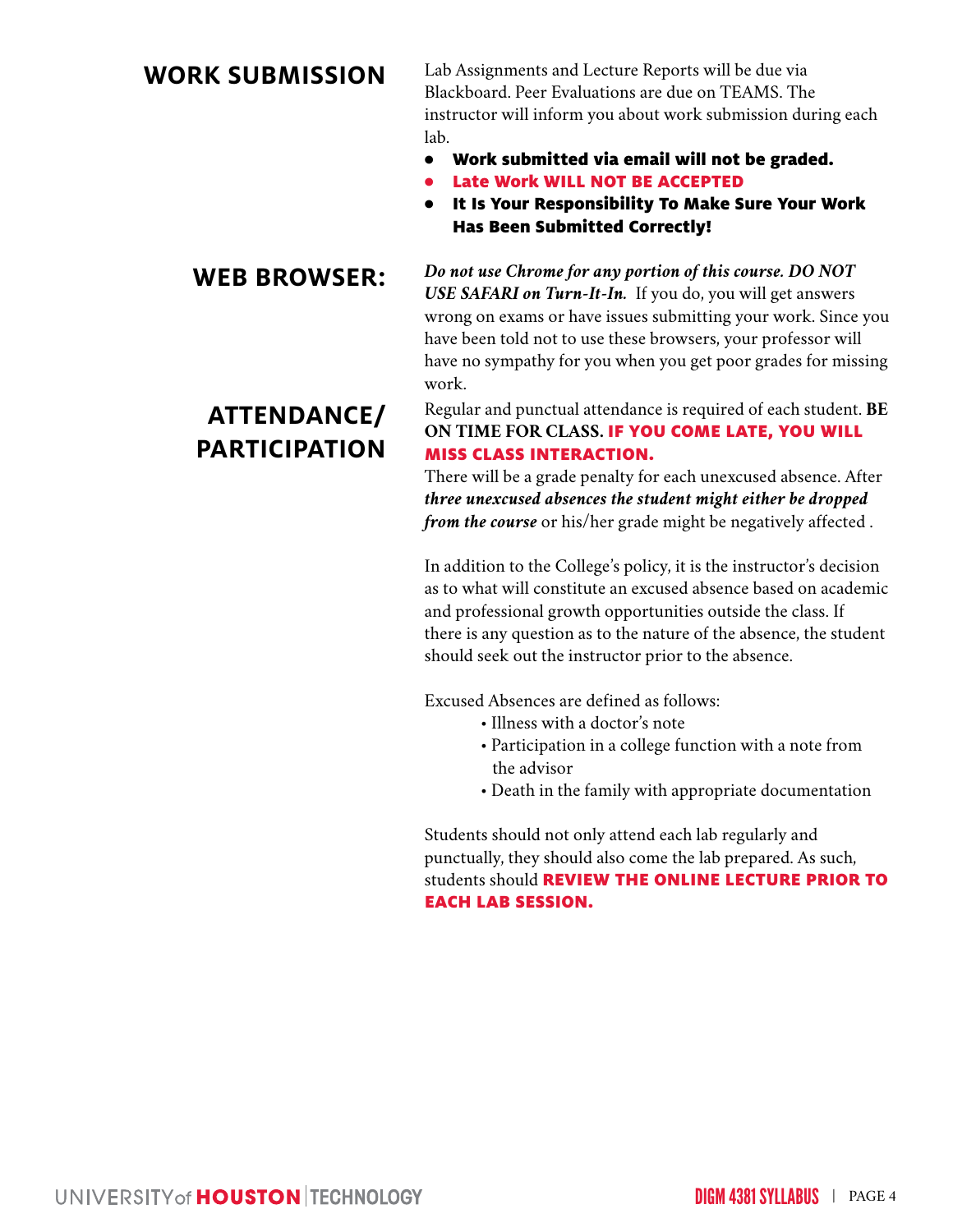**Required Language for Courses with a Face-to-face Component**

**Face Covering Policy: (required LANGUAGE for courses with a face-to-face component)**

**To reduce the spread of COVID-19, the University strongly encourages everyone (vaccinated or not) to wear face coverings indoors on campus, including classrooms, for both faculty and students.**

**PRESENCE IN CLASS: (required LANGUAGE for courses with a face-to-face component)**

**Your presence in class each session means that you:** 

**• Are NOT exhibiting any Coronavirus Symptoms that make you think that you may have COVID-19**

- **• Have NOT tested positive or been diagnosed for COVID-19**
- **• Have NOT knowingly been exposed to someone with COVID-19 or suspected/presumed COVID-19**

**If you are experiencing any COVID-19 symptoms that are not clearly related to a pre-existing medical condition, do not come to class. Please see Student Protocols for what to do if you experience symptoms and Potential Exposure to Coronavirus for what to do if you have potentially been exposed to COVID-19. Consult the Undergraduate Excused Absence Policy or Graduate Excused Absence Policy for information regarding excused absences due to medical reasons.** 

# **INFORMATION TECHNOLOGY USED IN THIS COURSE:**

The CIS/DIGM/TLIM program requires every student majoring in CIS/DIGM/ TLIM to have their own laptop computer. For more information about laptop requirements, see:

Laptop Recommendations - University of Houston (uh.edu) (CIS) Degree Requirements - University of Houston (uh.edu) (DIGM) Software requirements plus other hardware required for this course include: USB flash drive for backing up work

- 
- MS Teams, Zoom, and Blackboard
- Webcam
- Adobe CC
- MS Office 2019 or higher

All of the software except MS Office are available for download and installation on your personal computer courtesy of Azure Dev Tools for Teaching. Office 365 is free to you as a student. For additional information, please visit the following: http://www.uh.edu/technology/college/technical-support/general-faq/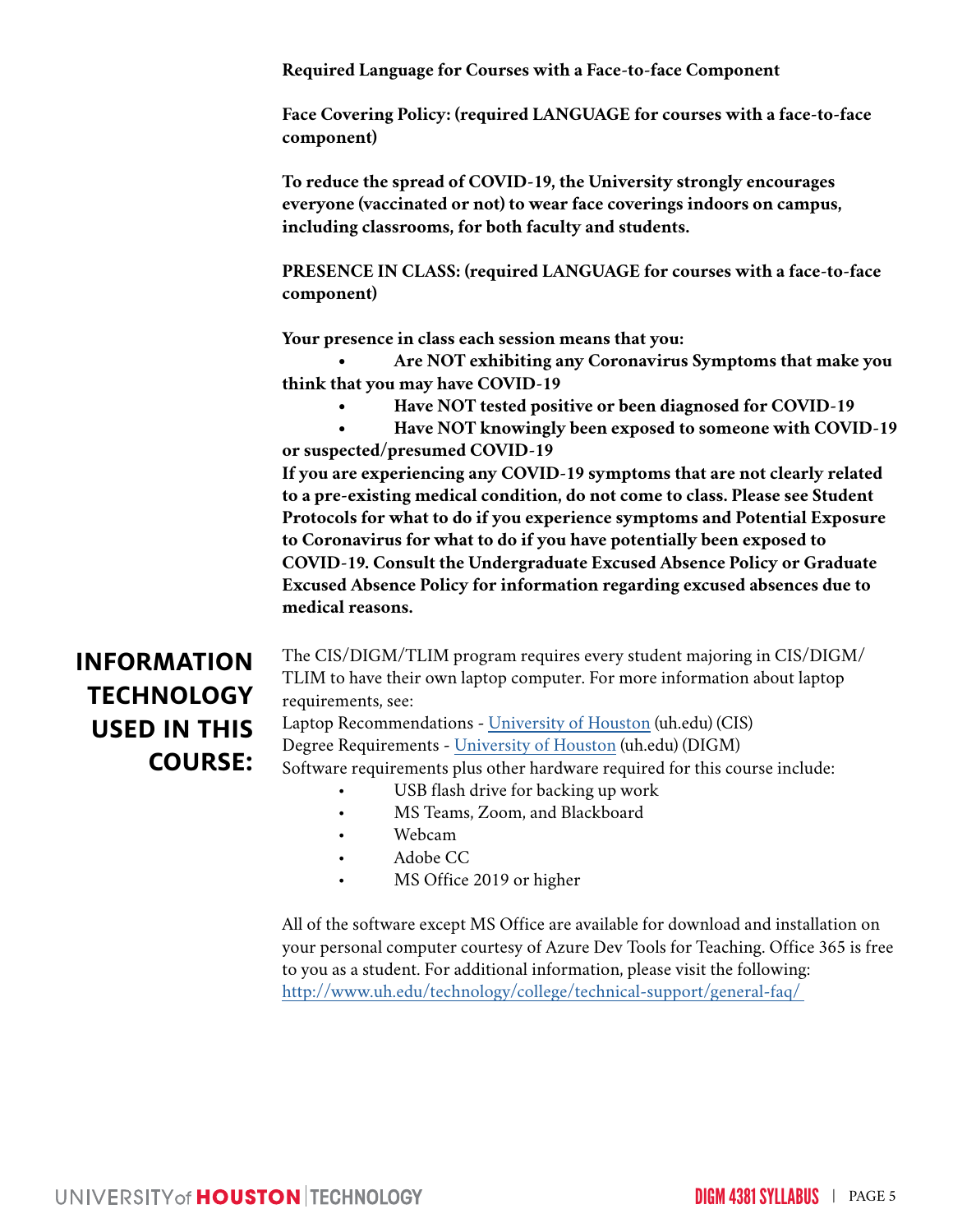**COMMUNICATIONS** Students are expected to check their college e-mails and Blackboard regularly. If online services go down, notices will be posted at the office. Student e-mails must be sent through a college e-mail. Communication time frame is 48 hours excluding weekends and holidays.

**CLASS PROBLEMS** Occasionally, problems or concerns arise about the course you are taking. The ILT Department expects that you communicate with the course instructor about problems and concerns, first.

> If problems or concerns cannot be resolved with the instructor, the next appropriate course of action is to contact the program coordinator, (Prof. Bret Detillier for CIS, Dr. Jerry Waite for DIGM, Professor Brian Mehring for TLIM). If the situation is still not resolved, contact the ILT Department Chair, Dr. Amaury Lendasse, to communicate your problems or concerns.

**LATE ASSIGNMENTS** There is a great deal of work for this course. Late Work WILL NOT BE ACCEPTED

**PROFESSOR WEEKEND POLICY** Professor Snyder truly wants to speak with you, to assist you, to help make you successful. However, there are parameters as to what you can expect. In particular, communications of any kind (e-mail, voice mails, or texts) sent to Prof. Snyder outside of business hours may be not be answered until the next business day. This is particularly true on weekends.

**EXPECTATIONS** Students in this course are expected to be capable and motivated professionals. No such student should be content with a grade less than "B". Please provide the attention, motivation and effort necessary to reach this grade expectation. Minimum effort = minimum grade Maximum effort = maximum grade

**EXTRA CREDIT** No extra credit is offered for this course.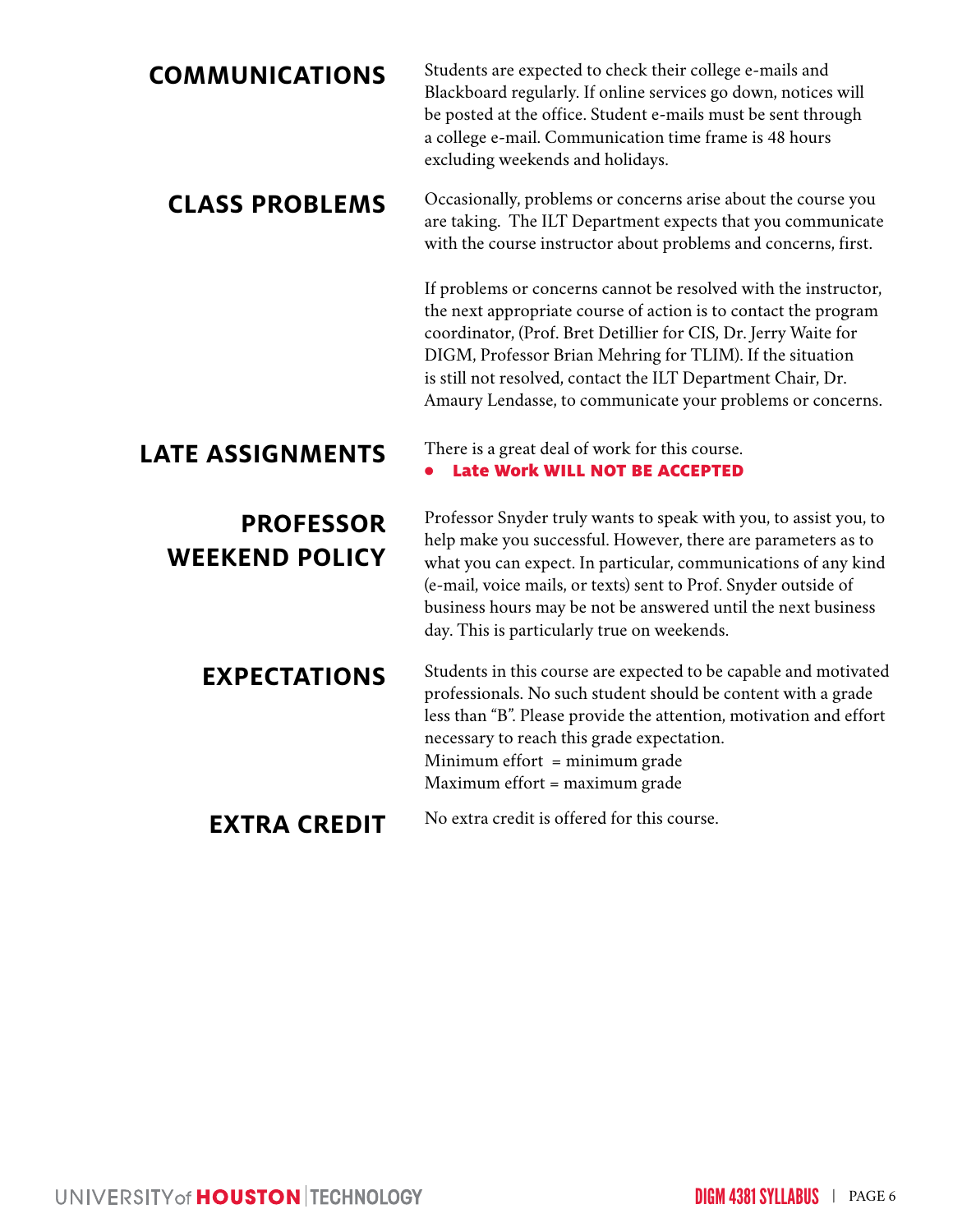**CHEATING POLICY** Academic dishonesty, such as cheating, plagiarism, copyright infringement and collusion will not be tolerated. Please see the UH website for more information: http://www.uh.edu/academics/catalog/policies/academ-reg/ academic-honesty

> This includes the use of unauthorized books, notes, electronic resources (such as cell phones, laptops, smart watches, glasses, and tablets) or otherwise securing help on a test or assignment. All students involved will earn a grade of zero and no makeup is possible.

Copying another student's full or partial assignment, making changes and submitting it as your work is also cheating. All students involved will earn a grade of zero and no make-up is possible. The instructor also reserves the right to drop the student from the course if caught cheating.

# **WARNING SYSTEM** Consequences of In-lab disruptions:<br>First Offense – you will be given

- First Offense you will be given a warning
- Second Offense you will be asked to leave the room
- Third Offense- you will be reported to the department head and counselors

# **ADDS/DROPS** Please refer to the University's Undergraduate Catalog and the Schedule of Classes for the appropriate add/drop dates and procedures.

# **RECORDING OF CLASS** Students may not record all or part of class, livestream all or part of class, or make/distribute screen captures, without advanced written consent of the instructor. If you have or think you may have a disability such that you need to record classrelated activities, please contact the Justin Dart, Jr. Student Accessibility Center. If you have an accommodation to record class-related activities, those recordings may not be shared with any other student, whether in this course or not, or with any other person or on any other platform. Classes may be recorded by the instructor. Students may use instructor's recordings for their own studying and notetaking. Instructor's recordings are not authorized to be shared with anyone without the prior written approval of the instructor. Failure to comply with requirements regarding recordings will result in a disciplinary referral to the Dean of Students Office and may result in disciplinary action.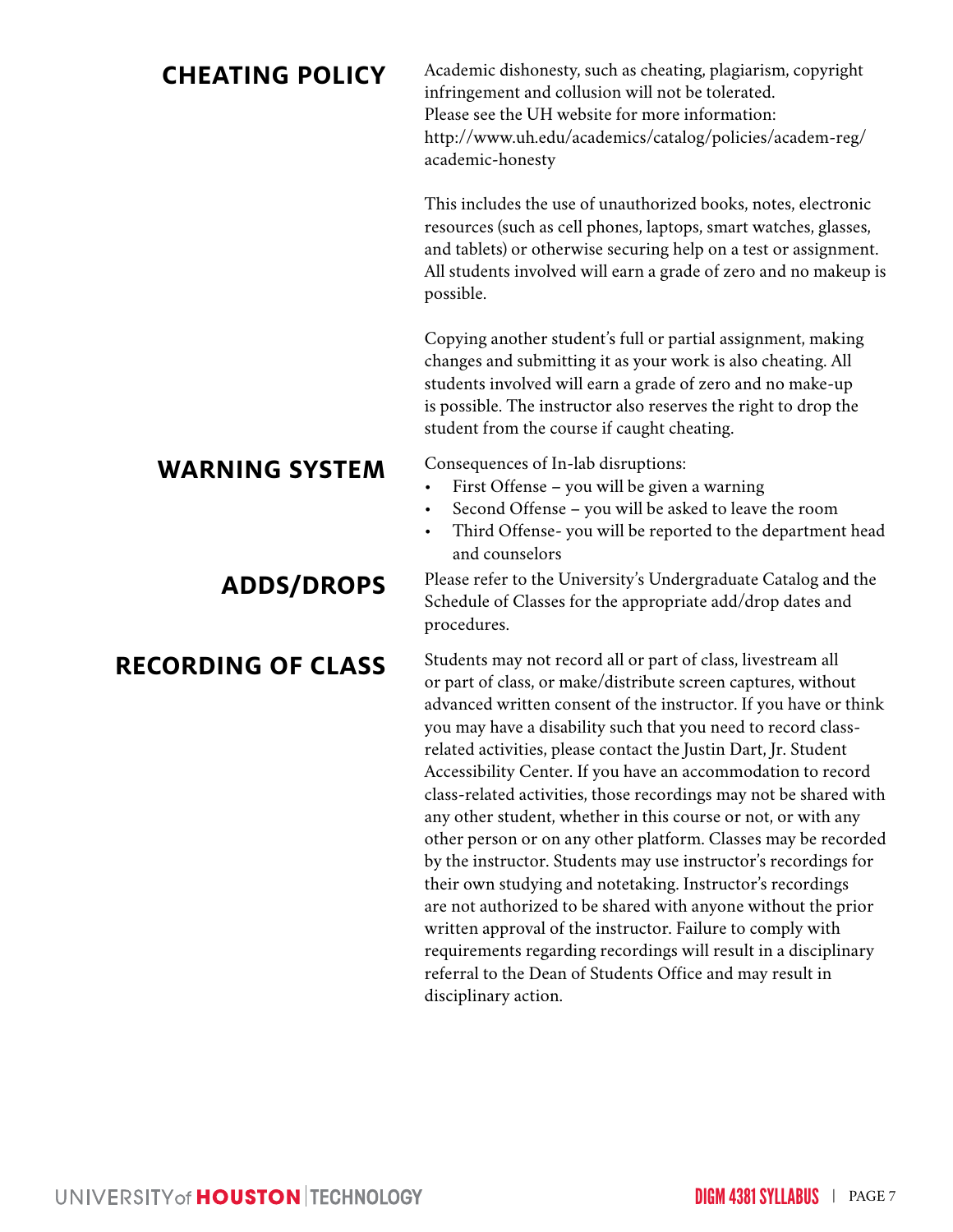# **AMERICANS WITH DISABILITIES ACT**

Academic Accommodations: Students with disabilities who are requesting academic accommodations under Section 504 and the Rehabilitation Act of 1973 and the Americans with Disabilities Act of 1990 should contact the Disability Services Coordinator on campus and provide documentation that states evidence of a "substantially limiting" disability as defined by federal legislation noted above.

The college will make reasonable accommodations for students with documented disabilities. *Please note that accommodations provided are not retroactive.* 

**UH CAPS STATEMENT** Counseling and Psychological Services (CAPS) can help students who are having difficulties managing stress, adjusting to college, or feeling sad and hopeless.

> You can reach CAPS (www.uh.edu/caps) by calling 713-743- 5454 during and after business hours for routine appointments or if you or someone you know is in crisis. No appointment is necessary for the "Let's Talk" program, a drop-in consultation service at convenient locations and hours around campus. http://www.uh.edu/caps/outreach/lets\_talk.html

# **UH POLICY ON CAMPUS CARRY OF CONCEALED WEAPONS**

Beginning last year, legally licensed students, staff or faculty are authorized by the State of Texas to carry concealed weapons in University buildings. The relevant rules are at: http://www. uh.edu/police/campus-carry/

If you see a gun or if someone says they have one, then call the police first at either 713-743-3333 or call 911, then tell your instructor or TA.

Concealed means concealed.